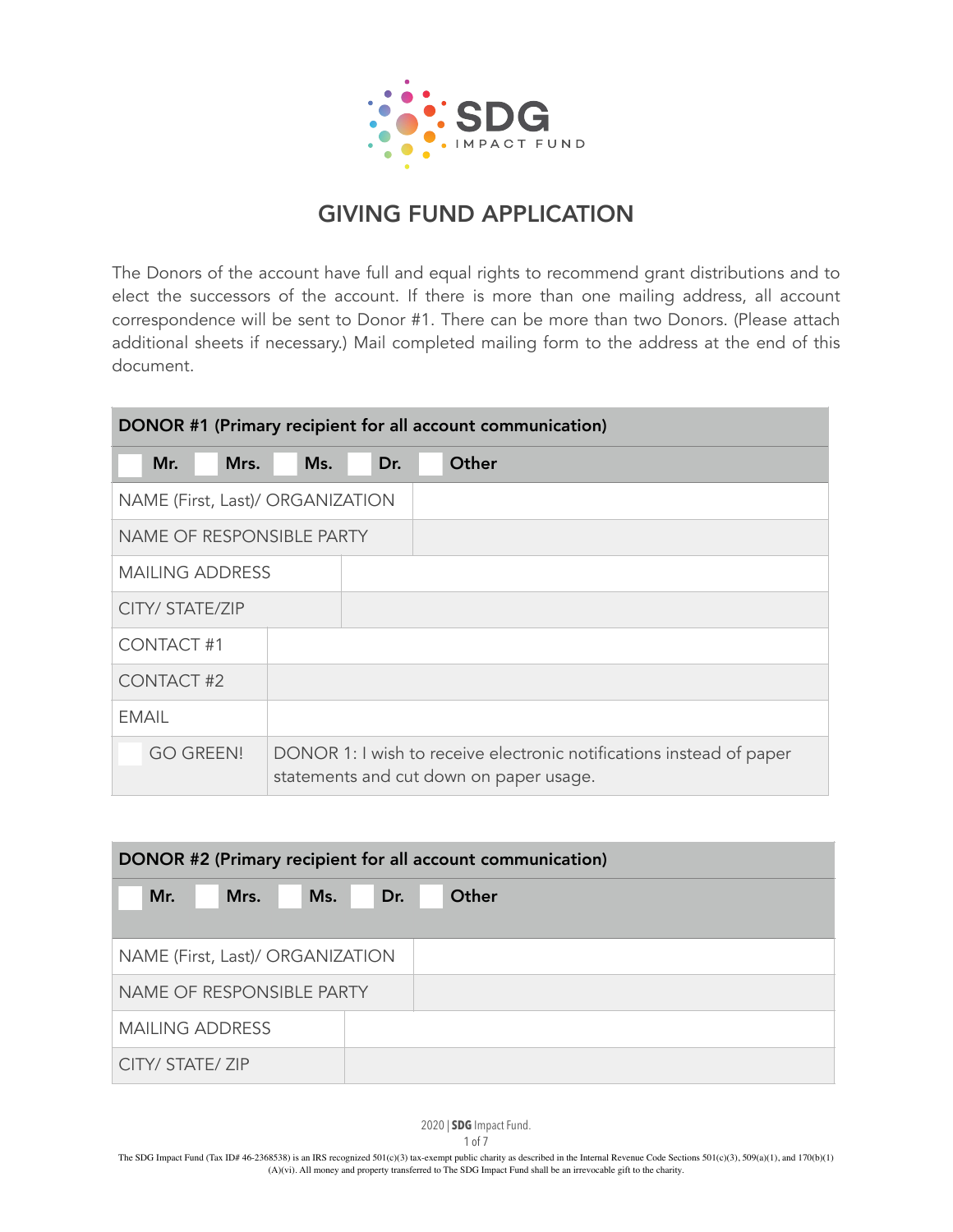

| DONOR #2 (Primary recipient for all account communication) |                                                                                                                 |  |
|------------------------------------------------------------|-----------------------------------------------------------------------------------------------------------------|--|
| Mr.<br>Mrs.                                                | Other<br>Dr.<br>Ms.                                                                                             |  |
| CONTACT#1                                                  |                                                                                                                 |  |
| CONTACT#2                                                  |                                                                                                                 |  |
| FMAIL                                                      |                                                                                                                 |  |
| <b>GO GREEN!</b>                                           | DONOR 2: I wish to receive electronic notifications instead of paper<br>statements and cut down on paper usage. |  |

### NAME THE GIVING FUND

Choose a name for your Giving Fund. You can name it after yourself, your family, or your cause (for example, "The Smith Family Philanthropy Fund" or "The Smith Family Foundation"). Grant letters to charities will include the account name and the name and address of the primary Donor(s), unless anonymity is requested.

GIVING FUND NAME

#### FINANCIAL ADVISOR

If you are currently working with a financial advisor, would you like to give him/her access to your account?

| <b>YES</b>             | <b>NO</b> | (If NO, please move on the succession plan section |
|------------------------|-----------|----------------------------------------------------|
| <b>ADVISOR NAME</b>    |           |                                                    |
| <b>FIRM NAME</b>       |           |                                                    |
| <b>MAILING ADDRESS</b> |           |                                                    |
| CITY/STATE/ZIP         |           |                                                    |
| DAYTIME PHONE          |           |                                                    |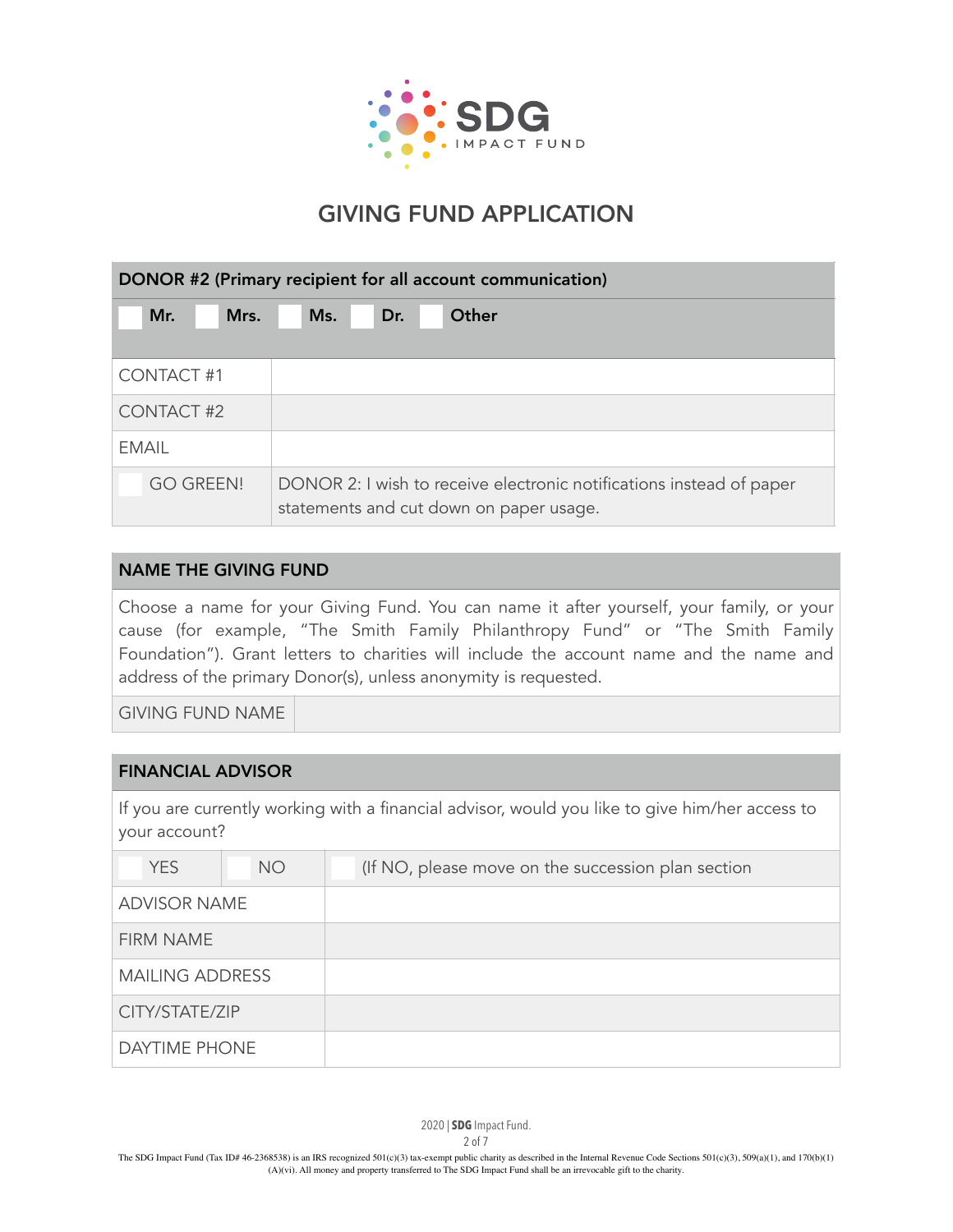

### FINANCIAL ADVISOR

EMAIL

## This individual has:

 $\bigcap$  Full Access (authority to recommend grants and investment allocation, and receive statements)

Read-Only Access (can see grants and account activity, and receive statements)

## GO GREEN!

Sign your advisor up to Sign your advisor up to receive email communications including statement notifications and cut down on paper usage.

ADVISOR: I wish to receive electronic notifications instead of paper statements and cut down on paper usage.

## SUCCESSION PLAN

DONORS HAVE THE OPTION OF:

- 1. Supporting one of SDG Impact Fund's permanent funds, used for: education, health, human services, and/or disaster relief initiatives worldwide.
- 2. Electing individuals to succeed them on the account with full rights as Donors,
- 3. Or, recommending charitable organizations to receive the remaining assets, as the beneficiary upon the death, incapacity or other disqualification of ALL Advisors of the account.

Note: You may choose a combination of all three (total must equal 100%). If no option is selected, the succession plan will default to Option (1). A Donor can change this election at any time by notifying SDG Impact Fund, in writing

1. I would like to name SDG Impact Fund as the beneficiary of the Giving Fund.

\_\_\_\_\_\_\_\_\_\_\_\_\_\_% OF GIVING FUND VALUE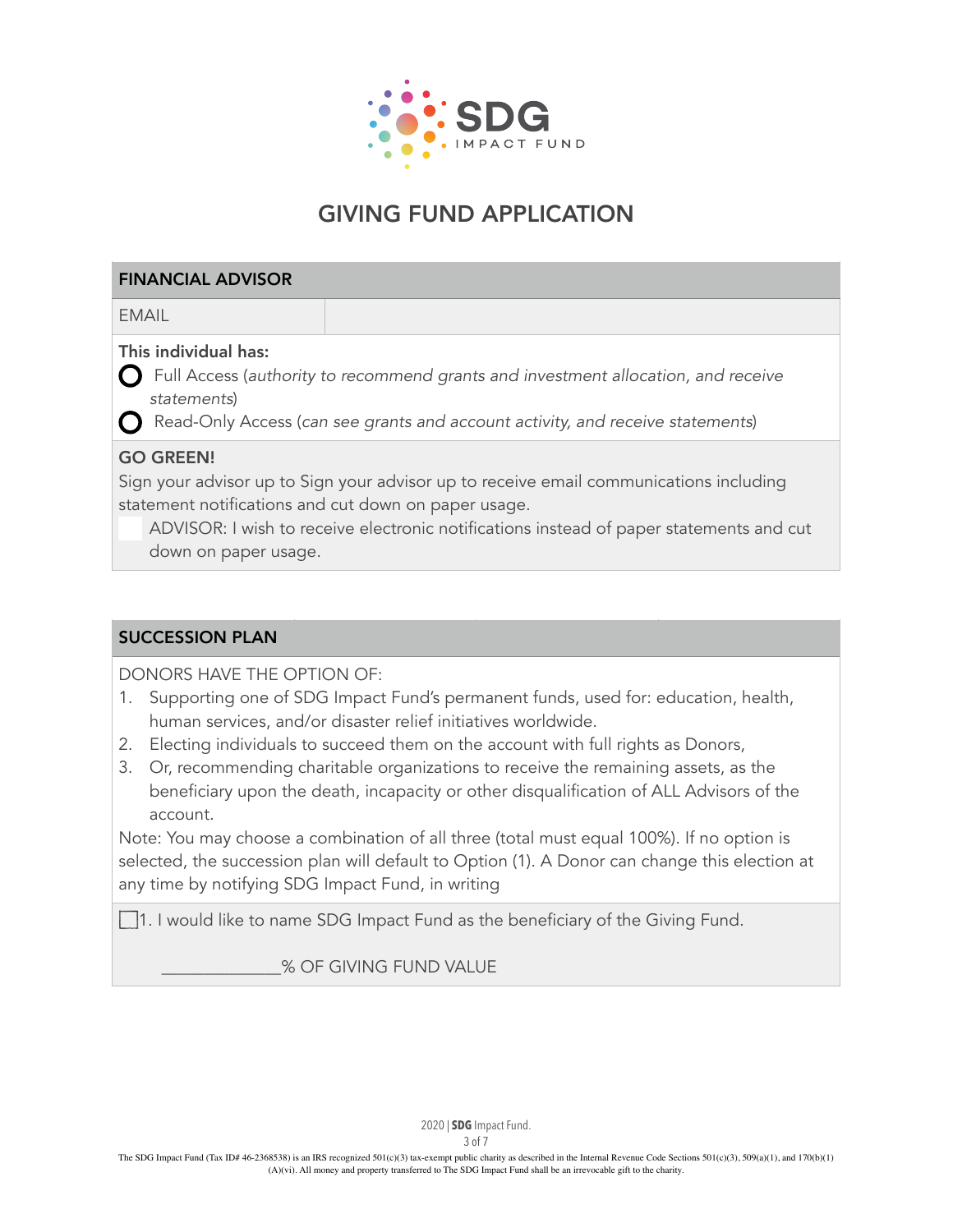

### SUCCESSION PLAN

2. I would like to name the following individual(s) as beneficiaries of the Giving Fund. Please select one of the following options to determine how the account will be held by the successor(s):

Person(s) name below succeeds the account with full rights as Donor(s). OR,

**Persons named below split the remaining, undistributed assets establishing** 

| <b>SUCCESSOR #1</b>         |  |
|-----------------------------|--|
| NAME (First Middle<br>Last) |  |
| SOCIAL SECURITY<br>NO.      |  |
| <b>MAILING ADDRESS</b>      |  |
| CITY/STATE/ZIP              |  |
| <b>EMAIL</b>                |  |
| <b>DAYTIME PHONE</b>        |  |
|                             |  |
| <b>SUCCESSOR #2</b>         |  |
| NAME (First Middle<br>Last) |  |
| SOCIAL SECURITY<br>NO.      |  |
| <b>MAILING ADDRESS</b>      |  |
| CITY/STATE/ZIP              |  |
| <b>EMAIL</b>                |  |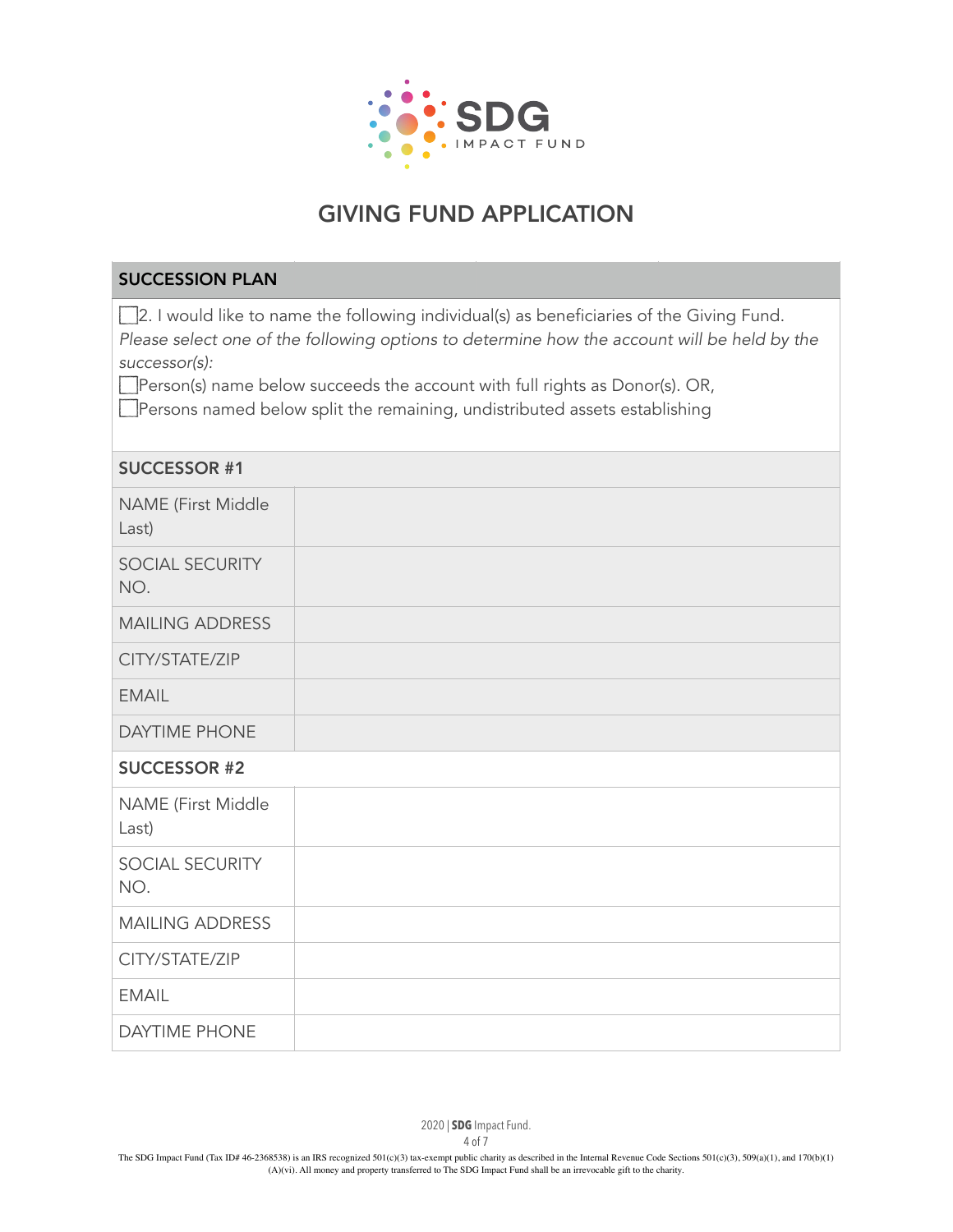

### SUCCESSION PLAN

3. I would like to name the following Charitable Organizations as beneficiaries of the Giving Fund. Consider the below-named organizations as recommended grant recipients upon the death or legal incapacity of all Donors. (Please list additional organizations and percentages on a separate page.)

| <b>ORGANIZATION #1</b> |  |
|------------------------|--|
| <b>ORGANIZATION</b>    |  |
| FEDERAL TAX ID         |  |
| <b>PHONE</b>           |  |
| <b>MAILING ADDRESS</b> |  |
| CITY/STATE/ZIP         |  |
|                        |  |
| <b>SUCCESSOR #1</b>    |  |
| <b>ORGANIZATION</b>    |  |
| FEDERAL TAX ID         |  |
| <b>PHONE</b>           |  |
| <b>MAILING ADDRESS</b> |  |

2020 | **SDG** Impact Fund.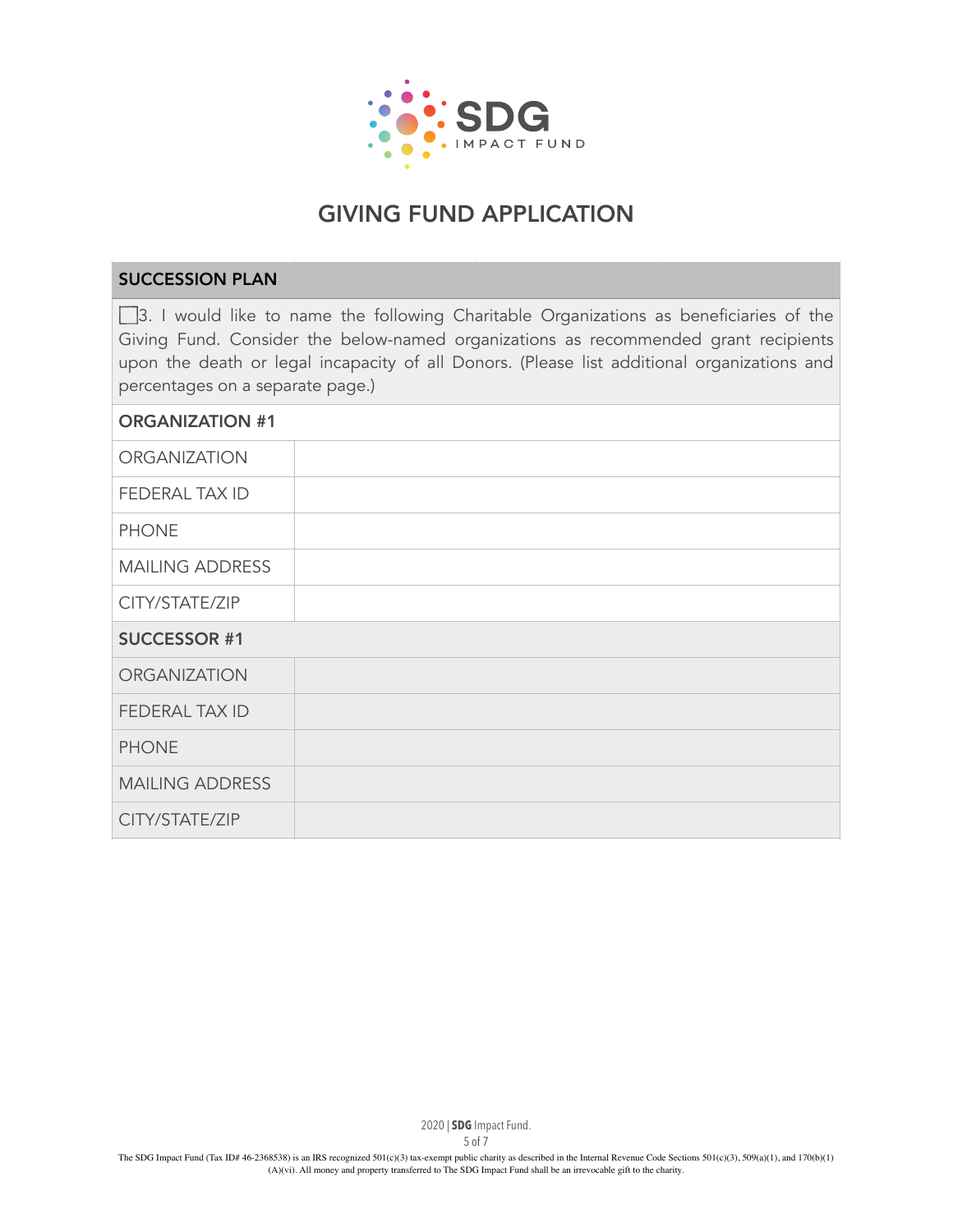

### **SIGNATURES**

I acknowledge that I have read the Giving Fund Application Form and agree to the terms and/or conditions described therein. I understand that any contribution, once accepted by SDG Impact Fund, represents an irrevocable contribution and is not refundable to me. I hereby certify that, to the best of my knowledge, all information presented in connection with this form is accurate, and I will promptly notify SDG Impact Fund in writing of any changes. (Please attach any additional donor signatures.)

| DONOR 1 SIGNATURE         | <b>TITLE</b> |
|---------------------------|--------------|
|                           |              |
| DONOR 1 PRINT NAME        | <b>DATE</b>  |
|                           |              |
| <b>DONOR 2 SIGNATURE</b>  | <b>TITLE</b> |
|                           |              |
| <b>DONOR 2 PRINT NAME</b> | <b>DATE</b>  |